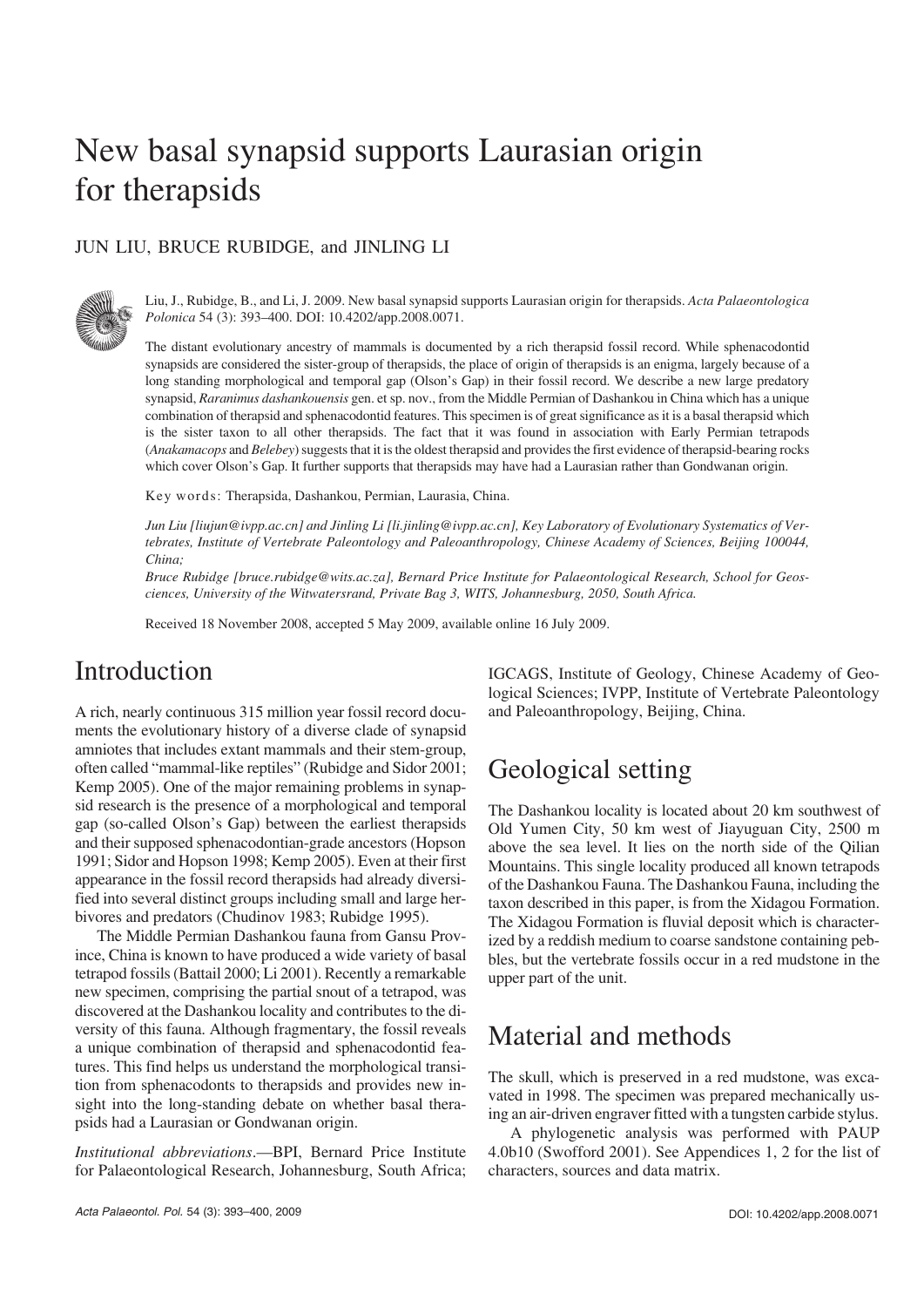

Fig. 1. Partial skull of the basal therapsid *Raranimus dashankouensis* gen. et sp. nov., IVPP V15424 (holotype) from Middle Permian Xidagou Formation, Dashankou, Xumen, Gansu, China, in dorsal (**A**) and ventral (**B**) views. Photographs  $(A_1, B_1)$  and explanatory drawings  $(A_2, B_2)$ . Abbreviations: c1–2, canine 1–2; ch, choana; en, external naris; i1–6, incisor 1–6; M, maxilla; N, nasal; p1–3, postcanine 1–3; Pf, prefrontal; Pl, palatine; Pm, premaxilla; Pt, pterygoid; rc, replacement canine; ri, replacement incisor; Sm, septomaxilla; sp, small precanine maxillary tooth; V, vomer.

# Systematic palaeontology

#### Therapsida Broom, 1905

#### Genus *Raranimus* nov.

*Etymology*: From Latin *raro−* (rare) and *animus* (soul, spirit).

*Type species*: *Raranimus dashankouensis* sp. nov.

*Diagnosis*.—As for the type species by monotypy.

*Raranimus dashankouensis* gen. et sp. nov. Figs. 1, 2.

*Etymology*: Specific name from Dashankou, the name of the fossil locality. *Holotype*: IVPP V15424.

*Type locality*: Dashankou Locality, Yumen, Gansu Province, China. *Type horizon*: Xidagou Formation, Middle Permian (Li et al. 2004).

*Diagnosis*.—A plesiomorphic therapsid characterised by: choana short, with the posterior margin lying at the level of the first pair of canines; long facial process of septomaxilla; presence of one precanine and two functional linguo−labially compressed canines on maxilla; six incisors.

*Description*.—The specimen consists of a well preserved though slightly laterally crushed, slender snout (length of 100 mm, height of 65 mm, width between canines 33 mm)

with a marginal tooth series comprising incisors, precanines, canines and the roots of three postcanines (Figs. 1B, 2). Re− curved and slender incisor teeth and the presence of serra− tions on the posterior edge of the second canine suggest that it belonged to a large predator with the complete skull proba− bly exceeding 16 cm in length.

A large oval external naris (Figs. 1A, 2) is positioned close to the anterior margin of the snout. The dorsal process of the premaxilla makes up most of the internarial bar, and termi− nates posteriorly beyond the posterior margins of the external nares where it is overlapped by the nasals. Paired nasals ex− tend backwards from the posterodorsal margin of the external naris to meet the prefrontal posteriorly, and ventrally form a long sutural contact with the maxilla and septomaxilla. The latter bone comprises the floor of the external naris with its posterodorsal process wedged between the maxilla and the na− sal and extending further posteriorly on the snout than the dor− sal process of the premaxilla. While the posteriormost extent of the maxilla is not preserved, it contacts the nasal dorsally and the prefrontal posterodorsally. Anteriorly the vertical su− ture between the maxilla and the premaxilla descends from the front of the external naris to a point between the third and fourth incisor, and continues posteriorly along the ventral edge labial to the incisors before turning medially to reach the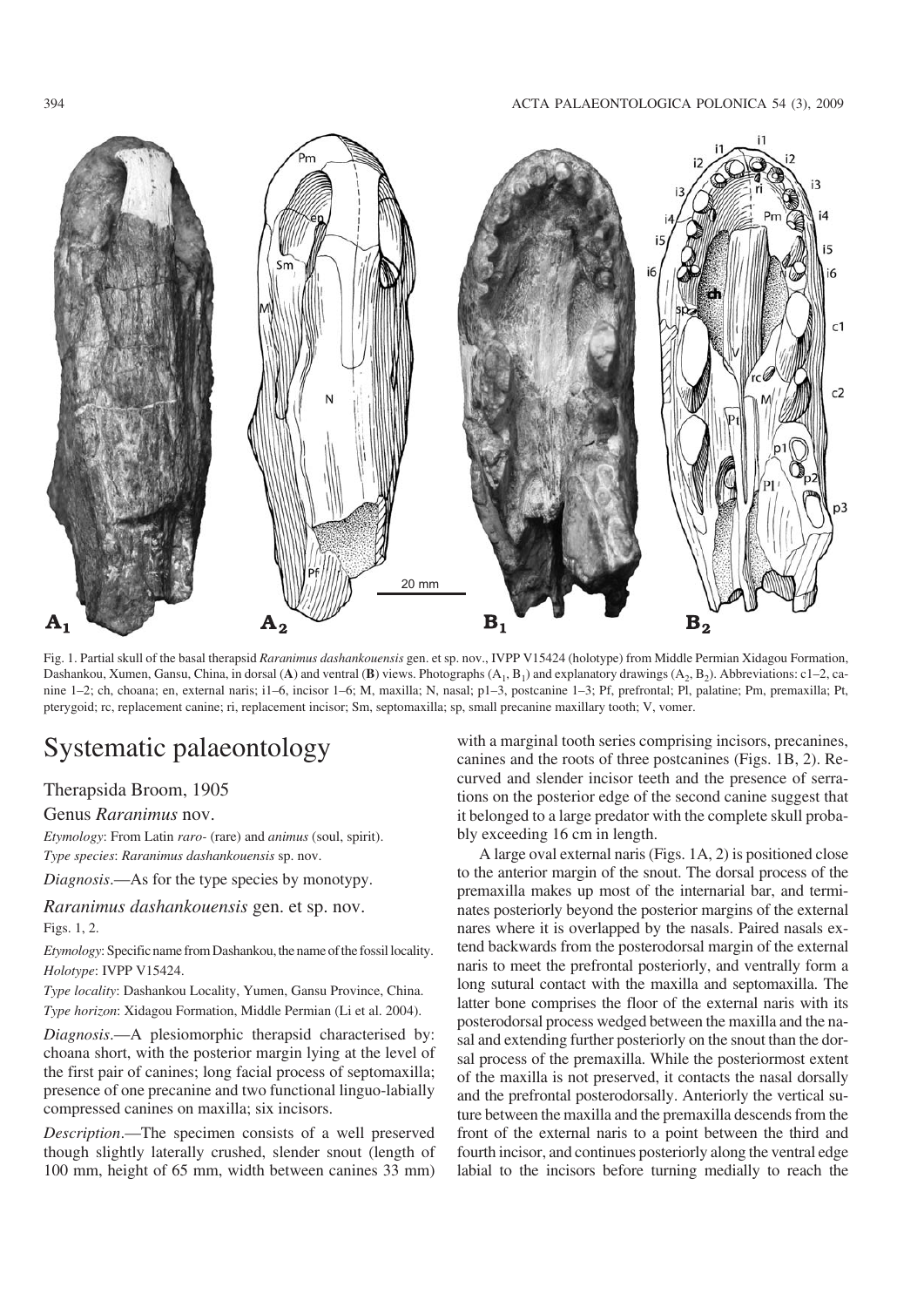

Fig. 2. Partial skull of the basal therapsid *Raranimus dashankouensis* gen. et sp. nov., IVPP V15424 (holotype) from Middle Permian Xidagou Formation, Dashankou, Xumen, Gansu, China in right lateral (A) and left lateral (B) views.. Photographs  $(A_1, B_1)$  and explanatory drawings  $(A_2, B_2)$ . Abbreviations: c1–2, canine 1–2; ch, choana; en, external naris; i1–6, incisor 1–6; M, maxilla; N, nasal; p1–3, postcanine 1–3; Pf, prefrontal; Pl, palatine; Pm, premaxilla; Pt, pterygoid; rc, replacement canine; ri, replacement incisor; Sm, septomaxilla; sp, small precanine maxillary tooth; V, vomer.

choana in front of the precanine. In lateral view the ventral margin of the maxilla turns sharply downwards forming a notch between the last incisor and canine. Bone sculpturing is present on the snout with small pits on the anterior surface of the premaxilla and radial striations converging on the concave area above the root of the canine on the maxilla, while longitu− dinal striations occur on the rest of the snout.

In palatal view the premaxilla forms the anterior and most of the lateral margin of the choana up to the level of the precanine, while being anteroventrally overlain by the ante− rior process of the vomer as in dinocephalians. Long, thin and edentulous paired vomers form the medial border of the choana. Their ventral surface is flat with the anterior section being slightly ventrally convex and the lateral edges of the posterior interchoanal portion forming weak ridges. The choanae are short, extending from the level of the fourth inci− sor to that of the first canine, a character unknown in other therapsids. Only the anterior part of the left palatine is pre− served. It underlies the maxilla, possibly contacts the vomer medially, and extends anteriorly to the level of the first post− canine. No palatine teeth are evident and only the anterior portions of the pterygoids are present.

Six incisors were present on each premaxilla. Those with preserved crowns show them to be similar in size, recurved and unserrated, and therefore resembling the morphology of those of most theriodont therapsids (Fig. 1B). A diastema is present between the last incisor and the first canine on the left side and the last incisor and precanine on the right. Two re− curved canines, ovoid in cross section, are present in each maxilla. The complete left second canine (c2 in Fig. 2B) is considered to be newly erupted as it only partially occupies its alveolus. No serrations are preserved on the first canine, but they do exist on the posterior ridge of the right second canine. A small replacement tooth, lingual to the left first canine indi−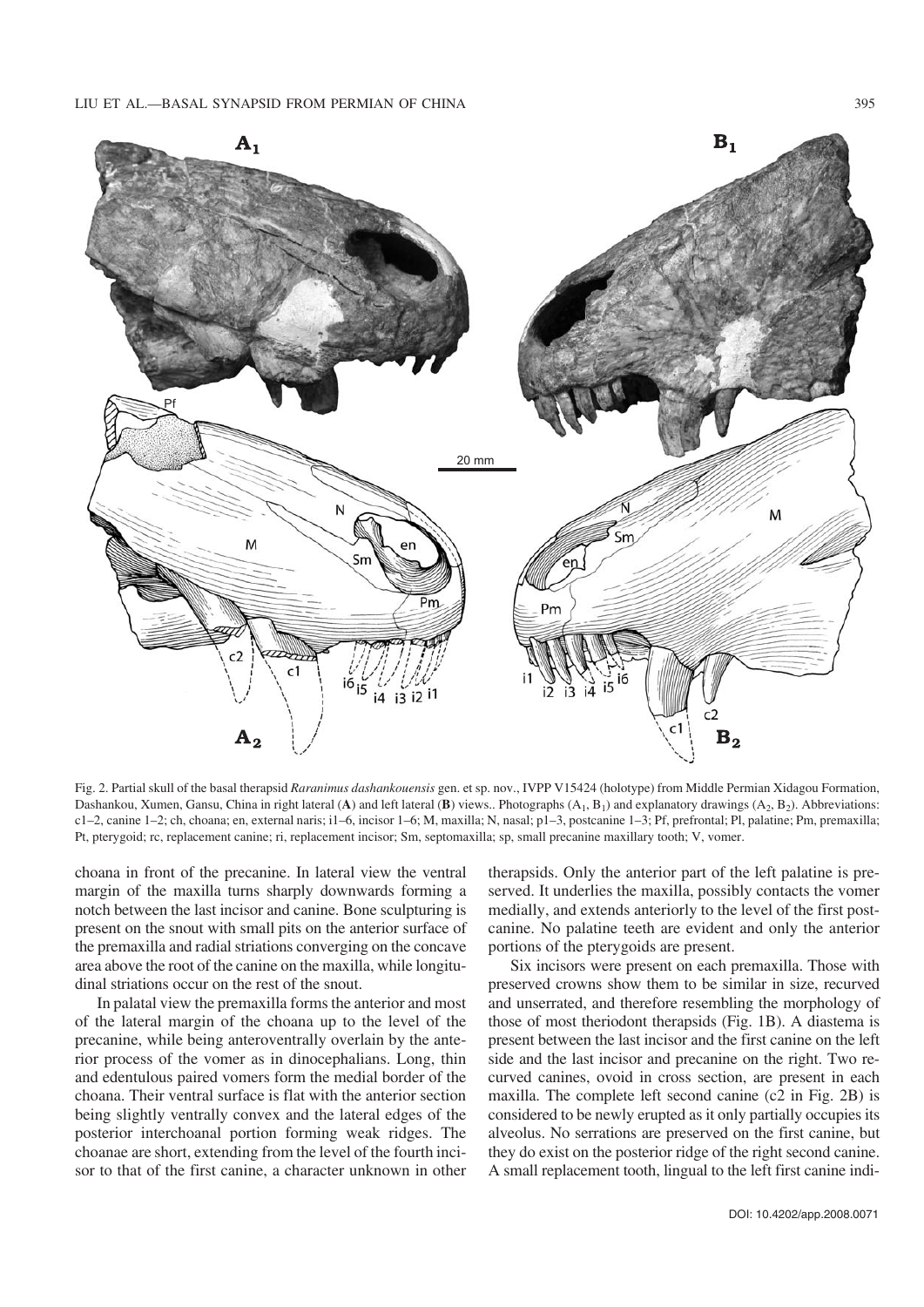cates that the two canines are not simply replacements of one another, but functioned simultaneously. This makes *Rara− nimus* the only therapsid with two functional canines, a condition reminiscent of the caniniform teeth seen in the large pred− atory sphenacodontids (Romer and Price 1940; Reisz 1986). These canines, despite being doubled as in basal synapsids, have a more derived therapsid morphology in being quite slen− der and compressed linguo−labially, rather than having the massiveness seen in similarly sized sphenacodontids.

A small precanine with fine serrations on its anterior ridge is present in the maxilla anterior to the right first canine (Fig. 1B) and is reminiscent of the small precanine teeth known in *Dimetrodon* (Romer and Price 1940) and *Tetraceratops* (Laurin and Reisz 1996). Roots of three postcanines are pre− served in the left maxilla but the rest of this bone is missing. Judging by root diameter, the postcanines vary in size but are all much smaller than the canines.

## Discussion

To explore the phylogenetic position of *Raranimus* and to ex− amine the effects of the new data upon current hypotheses of relationships amongst basal synapsids and therapsids, we built upon the data matrices from Sidor and Hopson (1998), Sidor and Rubidge (2006), and Rubidge et al. (2006). Therocepha− lians and cynodonts are excluded from this analysis because their position as advanced therapsids is confirmed in the pri− mary analyses. *Haptodus* is used as the outgroup, and the alleged basalmost therapsid *Tetraceratops* is also included. Laurin and Reisz (1996) stated that the interpterygoid vacuity is closed posteriorly by an additional posteromedian flange of pterygoid. As we are unable to verify this we have coded char− acter 41 as unknown. From all the characters used in analysis, *Tetraceratops* has only two derived states (Appendix 2) and our analysis supports that *Tetraceratops* is better considered as a sphenacodontid as suggested by Conrad and Sidor (2001). Our phylogenetic analysis shows *Raranimus* to be the most basal therapsid as it is closely allied to other well known therapsids (Fig. 3). *Raranimus* retains a number of plesio− morphic sphenacodontid characters (vomerine process of pre− maxilla absent, more than one functional canine, concave diastema with postero−ventrally sloping alveolar margin of the premaxilla, and nearly parallel−sided internarial portion of vomer) (Romer and Price 1940; Reisz 1986) which are un− known in any other therapsid. However, the presence of a greatly elongated dorsal process of the premaxilla, septo− maxilla with a long facial process, maxilla which is increased in height so as to contact the prefrontal, and ventral surface of the vomer with lateral ridges and median trough distinguish *Raranimus* as a therapsid (Hopson and Barghusen 1986; Hop− son 1991; Sidor and Hopson 1998). The very short choana which extends posteriorly only as far as the anterior margin of the canine, and six incisors are considered as autapomorphies.

While Broom (1910) pointed out the similarities between "pelycosaurs" and therapsids, there has always been a mor−



Fig. 3. Phylogeny of *Raranimus* among basal therapsids. Tree (tree length = 169, consistency index =  $0.54$ , retention index= $0.75$ ) is the strict consensus tree of four shortest trees resulting from our PAUP analysis (version 4.0b10, branch and bound search, with unordered multistate characters) of 71 cranial and dental characters. Numbers on tree indicate decay index of the respective clade. Shaded area indicates "Olson's Gap". Abbreviations: Ca, Capitanian; Ch, Changhsingian; Ma, Million years; PEN, Pennsylva− nian; Ro, Roadian; W, Wordian; Wu, Wuchiapingian.

phological gap between the two groups (Kemp 2005, 2006). Pelycosaurian−grade synapsids are known predominantly from Carboniferous–Middle Permian rocks of North America, Europe and Asia, while therapsids are known predominantly from Middle Permian or younger rocks of South Africa and Russia, with little temporal overlap between them apart from some varanopid relicts in Russia and South Africa (Dilkes and Reisz 1996; Modesto et al. 2001; Botha−Brink and Modesto 2007), and caseids in Russia (Reisz 1986). Because the earliest Russian therapsid faunas are more primitive than those from the *Tapinocephalus* Assemblage Zone of South Africa it was considered that therapsids had their origin in Russia (Laurasia) and arrived in southern Africa (Gondwana) by overland dis− persal (Boonstra 1969). More recent discovery of a basal therapsid fauna from the underlying *Eodicynodon* Assem− blage Zone of South Africa resulted in the opposite proposal of a Gondwanan origin for several therapsid clades (Rubidge 1995; Modesto and Rubidge 2000; Modesto and Rybczynski 2000; Abdala et al. 2008). Unfortunately, although the oldest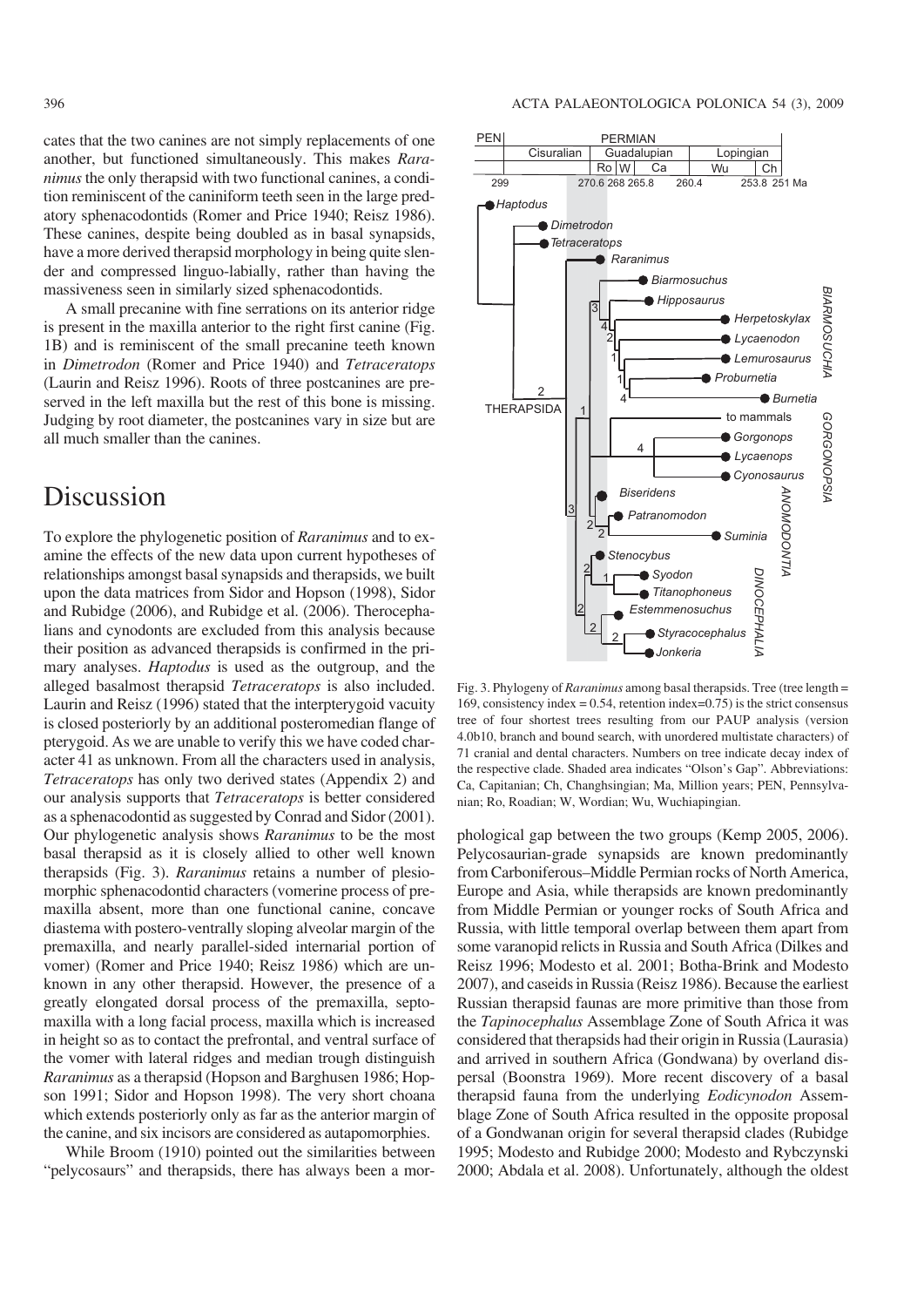and most basal therapsid faunas are known from Russia, South Africa and China (Battail 2000; Modesto and Rybczynski 2000; Li 2001; Kemp 2005), the current lack of reliable radio− metric dates limits accurate age correlation of these geographi− cally spaced faunas.

Roadian tetrapod faunas from North America are very dif− ferent from the oldest faunas from South Africa, Russia, and China with the major difference being the lack of therapsids in the North American faunas (Reisz and Laurin 2001; Lucas 2002, 2004, 2006). *Tetraceratops* from the Early Permian of Texas, has been considered the oldest therapsid (Laurin and Reisz 1996) but its therapsid identity has since been ques− tioned (Sidor and Hopson 1998; Conrad and Sidor 2001) and our analysis shows it to be more basal than *Raranimus*(Fig. 3). Lack of a therapsid record in the early Roadian and their first appearance as an already diverse group at the Roadian–Wor− dian transition, suggests a gap (dubbed Olson's Gap) in the early therapsid fossil record (Lucas 2004; Ivakhnenko 2005), a crucial interval in which the initial evolution of this group must have occurred (Abdala et al. 2008).

One of the great remaining unsolved problems in synapsid history is the sphenacodontid−therapsid transition and the early diversification of therapsids. It has been suggested that the origin and early diversification of the main therapsid lin− eages occurred either by a rapid process of apomorphy accu− mulation, or by gradual acquisition of apomorphies during an extended temporal interval of up to 35 Ma (Kemp 2006; Abdala et al. 2008). Choosing between these two scenarios is possible only if therapsid−bearing rocks from Olson's Gap are found. The presence of *Raranimus* at Dashankou, the basal− most Middle Permian therapsid known, in association with the dissorophoid *Anakamacops,* the bolosaurid *Belebey* (both families occur together only in the Early Permian) and the very primitive therapsids *Biseridens*, *Stenocybus,* and *Sinophoneus* (known only from China, Li et al. 1996; Cheng and Li 1997; Li and Cheng 1997; Li 2001), support the hypothesis of an early Roadian age for this locality, and helps to fill in Olson's Gap. In addition, the discovery of a new basal Laurasian therapsid which cannot be assigned to any major therapsid clade, suggests that the initial evolutionary radiation of therapsids occurred in Laurasia.

## Acknowledgements

We acknowledge the assistance of Zhang Hong, Wang Zhao (IVPP) for preparation, Yang Minwang (IVPP) for illustration, Carl Mehling (American Museum of Natural History, New York, USA) for accessing *Tetraceratops*. Fernando Abdala (BPI), Tom Kemp (Oxford Univer− sity, Oxford, UK), Michel Laurin (Université Paris 7, France), Sean Modesto (Cape Breton University, Sydney, Canada), Robert Reisz (University of Toronto, Canada), Adam Huttenlocker and Christian Sidor (University of Washington, Seattle, USA) are acknowledged for comments on early drafts. This study is supported by Knowledge Inno− vation Project of CAS (KZCX2−YW−BR−07), Ministry of Science and Technology of China ("973" project 2006CB806403) and the DST, NRF and PAST of South Africa.

#### References

- Abdala, F., Rubidge, B.S., and Heever, J.A. van den 2008. The oldest therocephalians (Therapsida,Eutheriodontia) and the early diversifica− tion of Therapsida. *Palaeontology* 51: 1011–1024.
- Battail, B. 2000. A comparison of Late Permian Gondwanan and Laurasian amniote faunas. *Journal of African Earth Sciences* 31: 165–174.
- Boonstra, L.D. 1936. The cranial morphology of some titanosuchid deinoce− phalians.*Bulletin of the American Museum of Natural History* 72: 99–116.
- Boonstra, L.D. 1969. The fauna of the the *Tapinocephalus* Zone (Beafort Beds of the Karoo). *Annals of the South African Museum* 56: 1–73.
- Botha−Brink, J. and Modesto, S.P. 2007. A mixed−age classed "pelycosaur" aggregation from South Africa: earliest evidence of parental care in amniotes? *Proceedings of the Royal Society B: Biological Sciences* 274: 2829–2834.
- Broom, R. 1910. A comparison of the Permian reptiles of North America with those of South Africa. *Bulletin of the American Museum of Natural History* 28: 197–234.
- Cheng, Z. and Li, J. 1997. A new genus of primitive dinocephalian—the third report on Late Permian Dashankou lower tetrapod fauna [in Chi− nese with English summary]. *Vertebrata Palasiatica* 35: 35–43.
- Chudinov, P.K. 1960. Upper Permian therapsids from the Ezhovo locality [in Russian]. *Paleontologičeskij žurnal* 1960: 81–94.
- Chudinov, P.K. 1983. Early therapsids [in Russian]. *Trudy Paleontolo− gičeskogo Instituta AN SSSR* 202: 1–230.
- Conrad, J. and Sidor, C.A. 2001. Re−evaluation of *Tetraceratops insignis* (Synapsida. Sphenacodontia). *Journal of Vertebrate Paleontology* 21: 42A.
- Currie, P.J. 1977. A new haptodontine sphenacodont (Reptilia: Pelyco− sauria) from the Upper Pennsylvanian of North America. *Journal of Pa− leontology* 51: 927–942.
- Dilkes, D.W. and Reisz, R.R. 1996. First record of a basal synapsid ("mam− mal−like reptile") in Gondwana. *Proceedings of the Royal Society of London Series B Biological Sciences* 263: 1165–1170.
- Hopson, J.A. 1991. Systematics of the nonmammalian Synapsida and impli− cations for patterns of evolution in Synapsida. *In*: H.−P. Schultze and L. Trueb (eds.), *Origins of the Higher Groups of Tetrapods: Controversy and Consensus*, 635–693. Cornell University Press, Ithaca.
- Hopson, J.A. and Barghusen, H.R. 1986. An analysis of therapsid relation− ships. *In*: N. Hotton III, P.D. MacLean, J.J. Roth, and E.C. Roth (eds.), *The Ecology and Biology of Mammal−like Reptiles*, 83–106. Smithso− nian Institution Press, Washington.
- Ivakhnenko, M.F. 1999. *Biarmosuches* from the Ocher Faunal Assemblage of Eastern Europe. *Paleontological Journal* 33: 289–296.
- Ivakhnenko, M.F. 2000. *Estemmenosuchus* and primitive theriodonts from the Late Permian. *Paleontological Journal* 34: 189–197.
- Ivakhnenko, M.F. 2005. Comparative survey of Lower Permian tetrapod faunas of eastern Europe and South Africa. *Paleontological Journal* 39  $(1): 66 - 71.$
- Kemp, T.S. 2005. *The Origin and Evolution of Mammals*. 331 pp. Oxford University Press, Oxford.
- Kemp, T.S. 2006. The origin and early radiation of the therapsid mam− mal−like reptiles: a palaeobiological hypothesis. *Journal of Evolution− ary Biology* 19 (4): 1231–1247.
- Laurin, M. 1993. Anatomy and relationships of *Haptodus garnettensis*, a Pennsylvanian synapsid. *Journal of Vertebrate Paleontology* 13: 200–229.
- Laurin, M. and Reisz, R.R. 1996. The osteology and relationships of *Tetraceratops insignis*, the oldest known therapsid. *Journal of Verte− brate Paleontology* 16: 95–102.
- Li, J. 2001. The most primitive lower tetrapod fauna in China. *Science in China (Series D)* 44: 47–51.
- Li, J. and Cheng, Z. 1997. First discovery of eotitanosuchian (Therapsida, Synapsida) of China [in Chinese with English summary]. *Vertebrata Palasiatica* 35: 268–282.
- Li, J., Rubidge, B.S., and Cheng, Z. 1996. A primitive anterosaurid dino−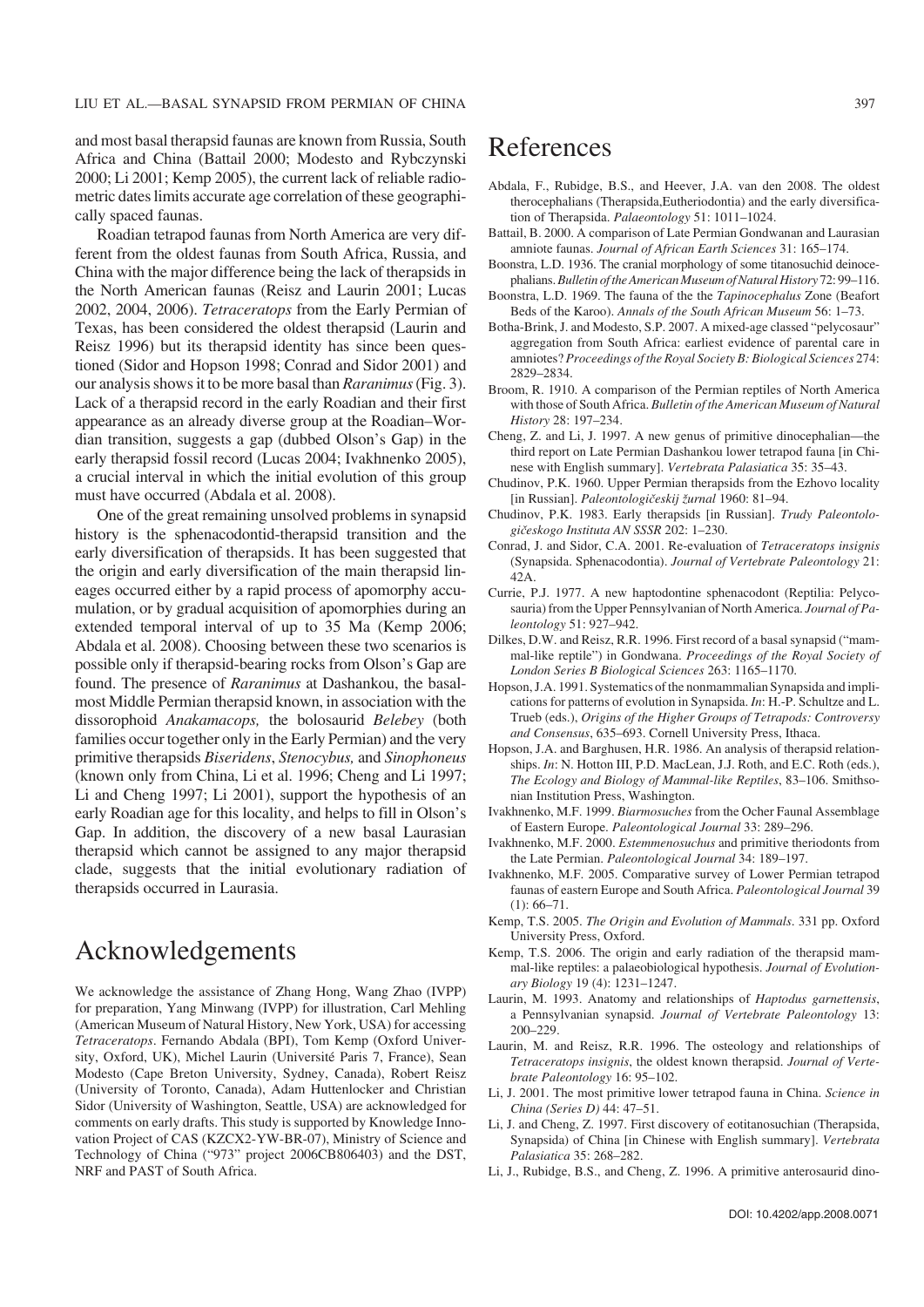cephalian from China—implications for the distribution of the earliest therapsid faunas. *South African Journal of Science* 92: 252–253.

- Li, Y.a., Li, P., Sun, D., and Cheng, Z. 2004. Paleomagnetic Study of the Permian–Triassic in the Yumen Area, Gansu [in Chinese with English abstract]. *Geological Review* 50: 407–412.
- Lucas, S.G. 2002. The reptile *Macroleter*: First vertebrate evidence for correla− tion of Upper Permian continental strata of North America and Russia: Discussion. *Geological Society of America Bulletin* 114: 1174–1175.
- Lucas, S.G. 2004. A global hiatus in the Middle Permian tetrapod fossil re− cord. *Stratigraphy* 1: 47–64.
- Lucas, S.G. 2006. Global Permian tetrapod biostratigraphy and biochrono− logy. *In*: S.G. Lucas, G. Cassinis, and J.W. Schneider (eds.), *Non−Ma− rine Permian Biostratigraphy and Biochronology*, 65–93. Geological Society, London.
- Modesto, S. and Rubidge, B. 2000. A basal anomodont therapsid from the lower Beaufort Group, Upper Permian of South Africa. *Journal of Ver− tebrate Paleontology* 20: 515–521.
- Modesto, S.P. and Rybczynski, N. 2000. The amniote faunas of the Russian Permian: implications for Late Permian terrestrial vertebrate biogeo− graphy. *In*: M.J. Benton, M.A. Shishkin, D.M. Unwin, and E.N. Kurochkin (eds.), *The Age of Dinosaurs in Russia and Mongolia*, 17–34. Cambridge University Press, Cambridge.
- Modesto, S., Sidor, C.A., Rubidge, B.S., and Welman, J. 2001. A second varanopseid skull from the Upper Permian of South Africa: Implica− tions for late Permian "pelycosaur" evolution. *Lethaia* 34: 249–259.
- Orlov, Y.A. 1958. Carnivorous dinocephalians from the fauna of Ishev (Titanosuchia) [in Russian]. *Trudy Paleontologičeskogo Instituta AN SSSR* 71: 1–114.
- Reisz, R. 1986. *Pelycosauria*. 102 pp. Gustav Fischer Verlag, Stuttgart.
- Reisz, R.R. and Laurin, M. 2001. The reptile *Macroleter*: First vertebrate evi− dence for correlation of Upper Permian continental strata of North Amer− ica and Russia.*Geological Society of America Bulletin* 113: 1229–1233.
- Romer, A.S. and Price, L.I. 1940. Review of the Pelycosauria. *Geological Society of America Special papers* 28: 1–538.
- Rubidge, B.S. 1995. Biostratigraphy of the *Eodicynodon* Assemblage Zone. *South African Committee fot Stratigraphy, Biostratigraphic Series* 1: 3–7.
- Rubidge, B.S. and Hopson, J.A. 1996. A primitive anomodont therapsid from the base of the Beaufort Group (Upper Permian) of South Africa. *Zoological Journal of the Linnean Society* 117: 115–139.}
- Rubidge, B.S. and Sidor, C.A. 2001. Evolutionary patterns among Permo− Triassic therapsids. *Annual Review of Ecology and Systematics* 32: 449–480.
- Rubidge, B.S. and Sidor, C.A. 2002. On the cranial morphology of the basal therapsids *Burnetia* and *Proburnetia* (Therapsida: Burnetiidae). *Jour− nal of Vertebrate Paleontology* 22: 257–267.
- Rubidge, B.S. and van den Heever, J.A. 1997. Morphology and systematic position of the dinocephalian *Styracocephalus platyrhynchus*. *Lethaia* 30: 157–168.
- Rubidge, B.S., Sidor, C.A., and Modesto, S.P. 2006. A new burnetiamorph (Therapsida : Biarmosuchia) from the Middle Permian of South Africa. *Journal of Paleontology* 80: 740–749.
- Rybczynski, N. 2000. Cranial anatomy and phylogenetic position of *Suminia getmanovi*, a basal anomodont (Amniota: Therapsida) from the Late Permian of Eastern Europe. *Zoological Journal of the Linnean Society* 130: 329–373.
- Sidor, C.A. 2003. The naris and palate of *Lycaenodon longiceps* (Therapsida, Biarmosuchia), with comments on their early evolution in the Therapsida. *Journal of Paleontology* 77: 977–984.
- Sidor, C.A. and Hopson, J.A. 1998. Ghost Lineages and "Mammalness": As− sessing the Temporal Pattern of Character Acquisition in the Synapsida. *Paleobiology* 24: 254–273.
- Sidor, C.A. and Rubidge, B.S. 2006. *Herpetoskylax hopsoni*, a new Biarmo− suchian (Therapsida: Biarmosuchia) from the Beaufort Group of South Africa. *In*: M.T. Carrano, R.W. Blob, T.J. Gaudin, and J.R. Wible (eds.), *Amniote Paleobiology: Perspectives on the Evolution of Mam− mals, Birds, and Reptiles*, 76–113. The University of Chicago Press, Chicago
- Sidor, C.A. and Welman, J. 2003. A second specimen of *Lemurosaurus pricei* (Therapsida: Burnetiamorpha). *Journal of Vertebrate Paleontol− ogy* 23: 631–642.
- Sigogneau, D. 1970. Révision systématique des Gorgonopsiens sud−africains. *Cahiers de Paleontologie*: 417.
- Sigogneau−Russell, D. 1989. *Theriodontia 1. Phthinosuchia, Biarmosuchia, Eotitanosuchia, Gorgonopsia*. 127 pp. Gustav Fischer Verlag, Stuttgart.
- Swofford, D.L. 2001. *PAUP\*. Phylogenetic Analysis Using Parsimony (\* and Other Methods). Version 4.0b10*. Sinauer Associates, Sunderland, MA.

# Appendix 1

List of characters and character states used to construct the cladogram. The number preceding the character definition corresponds to that of the col− umns in the data matrix. Most of the characters are cited from SH: Sidor and Hopson (1998); SR: Sidor and Rubidge (2006); RSM: Rubidge et al. (2006). When an asterisk follows the citation, it denotes that the character definition has been modified or character state(s) has been added/deleted. Coding of characters is based on the coding of selected characters in original references, sources listed in the end of character list, and personal ob− servation.

- 1. Dorsal surface of snout: oblique convex (0), near straight and flat (1). (SH: 46\*)
- 2. Snout width/height ratio: height greater than width (0), height equal to width (1), height less than width (2). (SH: 45)
- 3. External nares: terminal (0), retracted (1). (RSM: 4)
- 4. Length of dorsal process of premaxillae: short (0), long, reaching to a level posterior to that of the upper canine (1). (SH: 1\*; SR: 2; RSM: 2)
- 5. Premaxilla alveolar margin shape: downturned (0), horizontal or slightly upturned (1), greatly upturned (2). (SH: 2\*; SR: 3\*; RSM: 3\*)
- 6. Antorbital region: long (0), short (1). (SR: 4)
- 7. Septomaxilla: contained within external naris (0), escapes to have a short (1) or long facial exposure (2). (SH: 6; SR: 5\*, 6\*; RSM: 5)
- 8. Maxilla contacts prefrontal: absent (0), present (1). (SH: 8; SR: 8; RSM: 7)
- 9. Shape of dorsal surface of nasals: flat (0), with median boss (1). (SR: 9; RSM: 9\*)
- 10. Supraorbital margin: thin (0), moderately to greatly thickened (1). (SR: 12; RSM: 12)
- 11. Orbit size smaller than that of the temporal fenestra: absent (0), present (1)
- 12. Adductor musculature originates on lateral surface of postorbital: absent (0), present (1), on both postorbital and postfrontal (2). (SR: 13\*, 17\*; RSM: 13\*)
- 13. Postorbital bar: thin (A−P length less than one−third of height) (0), thickened such that A−P length is greater than 40% of its height (1). (RSM: 16)
- 14. Length of posterior process of postorbital: stops above lateral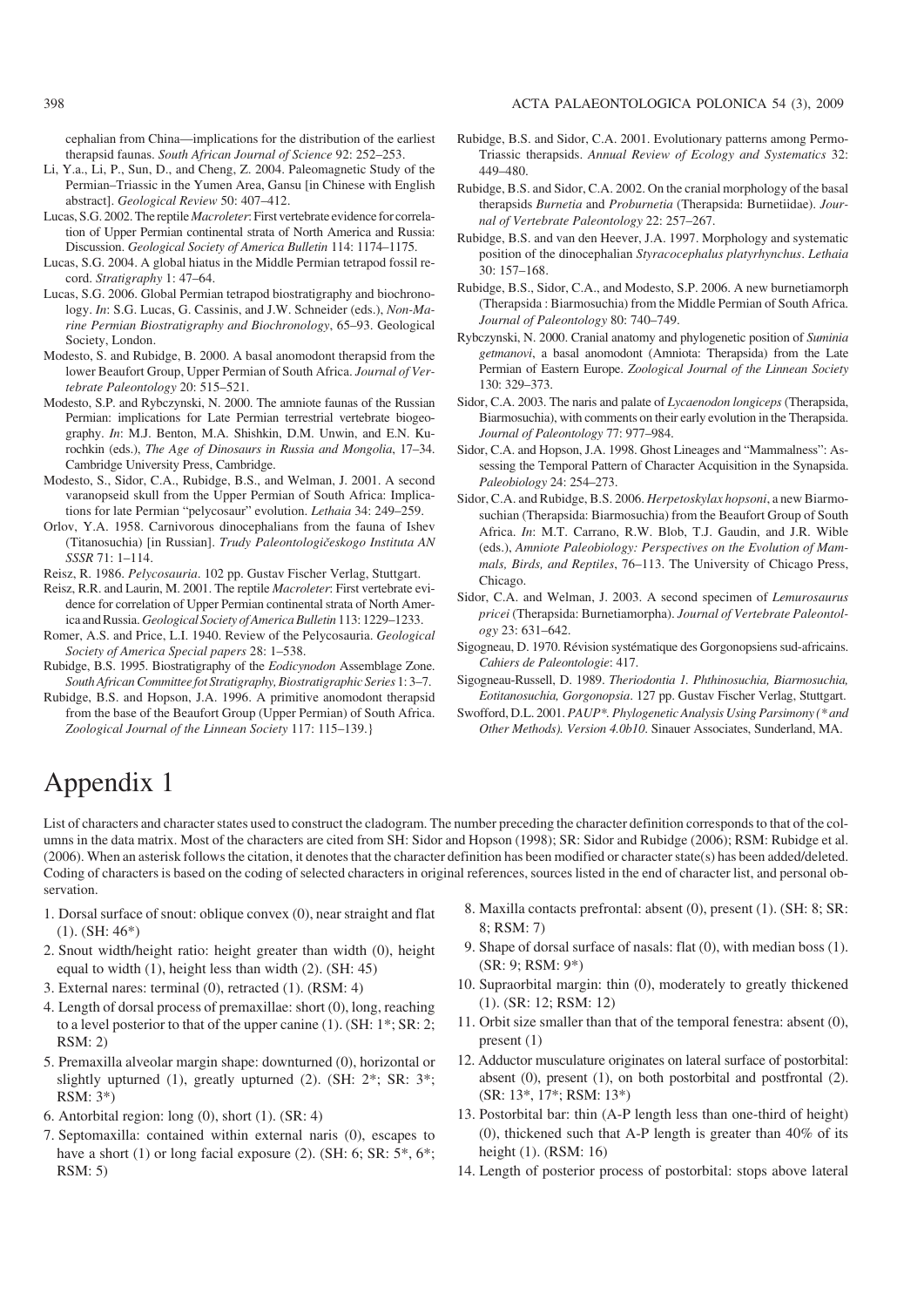temporal fenestra (0), descends onto posterior margin of lateral temporal fenestra (1). (RSM: 14)

- 15. Boss above postorbital bar: absent (0), present (1). (RSM: 15)
- 16. Postfrontal: without (0) or with (1) posterior extension along its medial contact with the frontal. (SR: 16; RSM: 18)
- 17. Shape of dorsal surface of parietal surrounding parietal fora− men: flat (0), low and diffuse swelling (1), forms well−defined chimney (2). (SH: 21\*; SR: 18; RSM: 19)
- 18. Temporal fenestra: small (0), expanded posterodorsally (1) so that adductor musculature origination on squamosal visible in dorsal view. (SH: 14\*; SR: 19; RSM: 20)
- 19. Intertemporal region: wider (0) or narrower (1) than interorbital region. (SH: 18\*; SR: 20; RSM: 21)
- 20. Ventral surface of zygomatic arch and suborbital bar: smooth (0), with bosses (1). (SR: 21, RSM: 22)
- 21. Zygomatic arch elevated above margin of upper tooth row so as to fully expose quadrate and quadratojugal in lateral view: ab− sent (0), present (1). (SR: 22)
- 22. Anterior extension of anterior ramus of squamosal: stops under temporal fenestra (0), beyond the anterior margin of the tempo− ral fenestra (1). (SR: 23\*; RSM: 23\*)
- 23. Squamosal external auditory meatus groove: absent (0), present (1) (SH: 52\*)
- 24. Preparietal: absent (0), present (1). (SH: 48; SR: 24; RSM: 24\*)
- 25. Supratemporal: present (0), absent (1). (SH: 22; SR: 25; RSM: 25)
- 26. Tabular: contacts paroccipital process of opisthotic (0), re− stricted dorsally (1). (SH: 54\*; SR: 26\*)
- 27. The position of the posterior border of choana: close to the inci− sor (0), far behind the incisor (1)
- 28. Length of vomerine process of premaxilla: short (0); long, ex− tending posteriorly and forming part of the medial margin of the inner choana (1); absent in ventral view (2) so that vomer abuts body of premaxilla. (SH: 3\*; SR: 1\*; RSM: 1\*)
- 29. Vomer: paired (0), unpaired (1). (SH: 25\*, 26\*; SR: 27; RSM: 26)
- 30. Vomer internarial part: nearly parallel−sided or slightly ex− panded backward (0), widest nearly middle (1), strongly con− straining backwards (2). (SH: 23\*)
- 31. Interchoanal portion of vomer where it meets the postchoanal por− tion: broad (0), forms median ridge (1). (SH: 23\*; RSM: 27)
- 32. Vomer ventral surface: flat to convex (0), lateral ridges and me− dian trough (1). (SH: 24\*)
- 33. Choanal and postchoanal portions of vomer: meet at similar level on palate (0), choanal portion is offset ventrally from postchoanal portion (1). (SR: 28)
- 34. Lateral margin of the choana formed by the palatine: less than 1/3 (0), over 1/3 (1)
- 35. Two palatines: separated by the vomer and pterygoid (0), join in midline (1)
- 36. Palatine dentition: broadly distributed (0), restricted to small area (1), absent (2). (SH: 36\*; SR: 29; RSM: 28\*)
- 37. Dentition on palatal ramus of pterygoid: present (0), absent (1). (SH: 37; SR: 33)
- 38. Row of teeth on transverse flange of pterygoid: present (0), ab− sent (1). (SR: 30\*; RSM: 29)
- 39. Position of transverse flange of pterygoid: under posterior half of orbit (0), under anterior half of orbit (1), preorbital (2). (SH: 73\*; SR: 31; RSM: 30)
- 40. Pterygoid: without (0) or with (1) shelf posterior to its trans− verse flange. (SR: 32; RSM: 31)
- 41. Basicranial rami of pterygoids: broadly separated (0), narrowly separated with median trough formed (1), broadly contacting anterior to basicranium (2). (SR: 34; RSM: 32)
- 42. Medial edge of pterygoid basicranial ramus forms parasagittal ridge on ventral surface: absent (0), present (1). (RSM: 33)
- 43. Basipterygoid articulation located: high above primary palate (0), just dorsal to basicranial ramus of pterygoid (1), at level basi− cranial ramus (i.e., suture visible in ventral view) (2). (SR: 35)
- 44. Ectopterygoid teeth: present (0), absent (1). (SH: 39; SR: 36; RSM: 34)
- 45. Shape of postparietal: wider than tall (0), approximately square (1), or taller than wide (2). (SR: 37; RSM: 35)
- 46. Forward rotation of occiput: none (0), moderate (= vertical) (1), pronounced (2). (SH: 42; SR: 38; RSM: 36)
- 47. Paroccipital process orientation: strongly posteroventral and lateral (0), moderately posteroventral and lateral (1), transverse (2) (SH: 65)
- 48. Quadrate contact: primarily paroccipital process (0), about equal paroccipital process and squamosal (1), mostly squamosal (2) (SH: 58\*)
- 49. Stapedial foramen: present (0), absent (1). (SH: 76; SR: 39; RSM: 37) [this foramen is present in *Scylacops*, and coded as 0 for all taxa of Gorgonopsia here]
- 50. Dentary height in canine versus anterior postcanine regions: nearly equivalent (0), shows pronounced difference (1). (SH: 79\*; SR: 40; RSM: 38)
- 51. Dentary: coronoid eminence (0), coronoid process (1) (SH: 80)
- 52. Dentary−angular suture: runs diagonally across lateral surface of mandible (0), posterior margin of dentary deeply incised (1). (SR: 41; RSM: 39)
- 53. Coronoid (posterior): present (0), absent or greatly reduced (1). (SH: 91\*; SR: 47)
- 54. Lateral mandibular fenestra: absent (0), present (1). (SH: 93, 94\*; SR: 46)
- 55. Angular reflected lamina dorsal notch: near articular (0), midway between articular and dentary (1), close to dentary (2) (SH: 97)
- 56. Angular with pattern of ridges and fossae on its lateral surface: absent (0), present (1). (SH: 98\*; SR: 42; RSM: 40)
- 57. Dorsal edge of surangular just posterior to dentary with laterally projecting ridge: absent (0), or present (1). (SR: 43; RSM: 41)
- 58. Foramen between prearticular and angular (sometimes bor− dered by splenial as well) on medial surface of lower jaw: ab− sent (0), present (1). (SR: 44; RSM: 42)
- 59. Articular dorsal process: absent (0), present (1). (SR: 45; RSM: 43)
- 60. Differentiation of upper tooth row: more than one caniniform teeth (0), one canine (1), barely differentiated (1). (SR: 48\*)
- 61. Premaxillary teeth number: 5 (0), 4 or less (1), 6 (2)
- 62. Upper and lower incisors intermesh: absent (0), present in ante− rior incisors (1), present in all incisors (2). (SH: 105\*;SR: 49; RSM: 44)
- 63. Incisor heels: absent (0), present (1) (SH: 106)
- 64. Upper incisors: much larger (0) or roughly equivalent in size to postcanines (1). (SR: 50; RSM: 46)
- 65. Precanine maxillary teeth: present (0), absent (1) (SH: 110)
- 66. Lower canine: fits into choana (0), or into fossa roofed by premaxilla and maxilla (1), or passes anterior and external to upper canine (2). (SR: 51; RSM: 47)